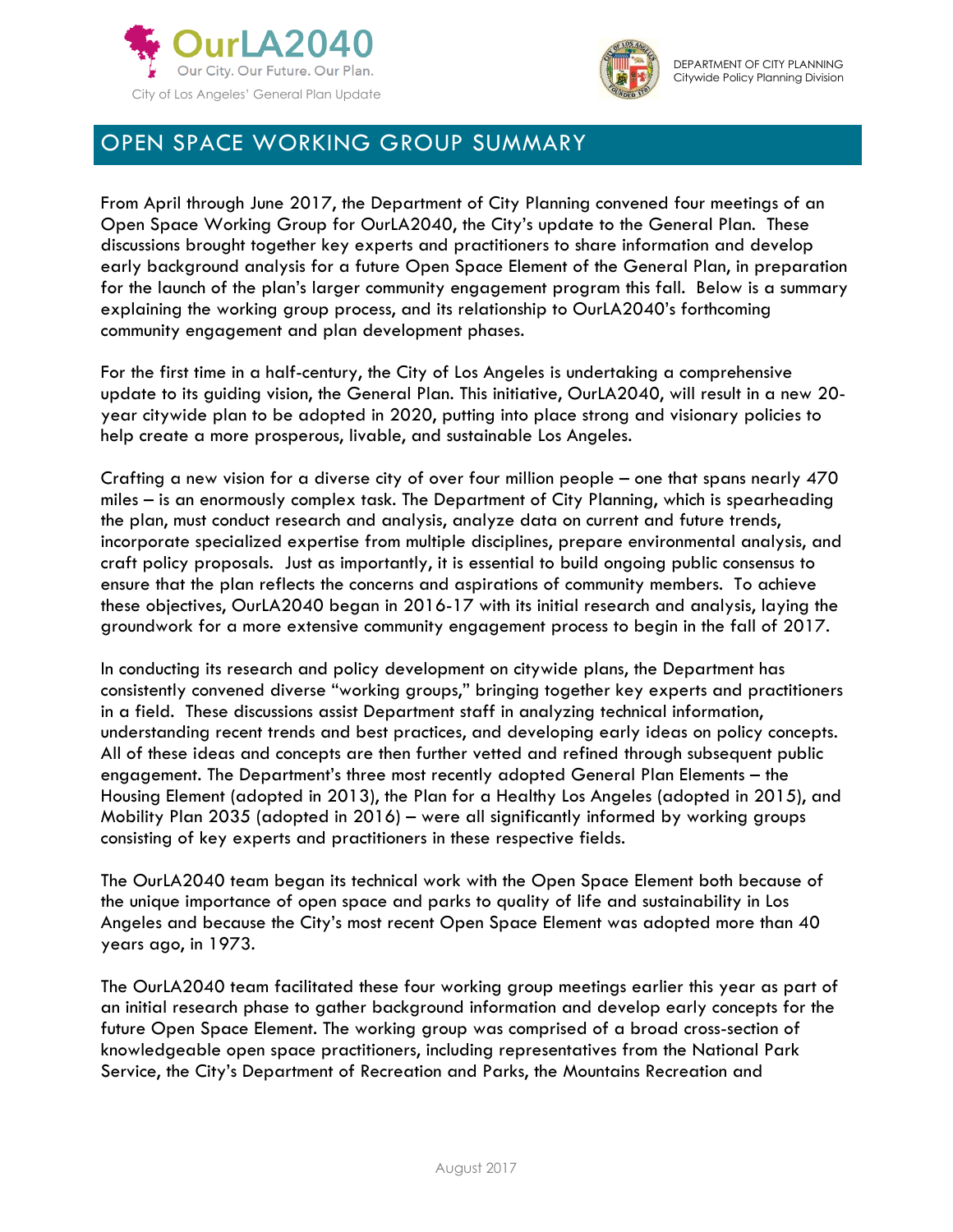



Conservation Authority, Friends of the Los Angeles River, the Theodore Payne Foundation, the Nature Conservancy, Los Angeles Walks, Pacoima Beautiful, People for Parks, the Los Angeles Community Garden Council, the Los Angeles Audubon Society, and the Council for Watershed Health [\(click here for complete list of participants\)](https://www.ourla2040.org/sites/default/files/Open_Space_Working_Group_ALL_Participants.pdf).

The working group meetings focused on four topics: Parks and Recreation, Wildlands, Waterways and Beaches, and Connections. Participants provided the OurLA2040 team with guidance in identifying key issues, challenges, and opportunities related to parks and open space, and generating early ideas for new policy concepts.

In the discussions with local Open Space experts, several "cross-cutting themes," spanning the four topics, emerged from the working group meetings, which will help guide further policy and program development as work on the Open Space Element continues. Among these key preliminary themes were:

- Create a network of interconnected urban open spaces and green infrastructure
- Capitalize on opportunities to repurpose existing land for parks
- Strategically invest in improving equity and access to parks
- Promote citizen education, involvement, and stewardship
- Identify opportunities for climate-smart open space investments that deliver multiple environmental benefits

To ensure that the content of the working group discussions was fully transparent to the public, the Department has posted all meeting presentations, handouts, and summaries on the OurLA2040 web site; links to these materials may be found below.

In conjunction with the working group meetings, the OurLA2040 team also sought out early public input on some of the key themes that could guide a new [Open Space](https://www.ourla2040.org/survey) Element. An Open Space [Vision Survey](https://www.ourla2040.org/survey) was released to the public during April 2017 on the OurLA2040 web site and through community-based organizations. More than 100 members of the public completed this survey, articulating their broad ideas and personal values on open space in Los Angeles. The OurLA2040 team will continue to promote this survey, as well as other community engagement tools, through the project web site, community engagement meetings, and social media. The public's continued feedback will be used to help establish the guiding principles for the Element.

Building upon this early background work and preliminary outreach, OurLA2040's larger community engagement program will be launching this fall. The initial themes and preliminary policy concepts for the Open Space Element will be supplemented, refined, and discussed through a robust community dialogue that will shape all of the proposed General Plan Elements. The goal of OurLA2040's multi-faceted public engagement program is to offer community members opportunities to participate in various ways, whether through smaller group meetings, topical discussions, larger community workshops and conversations, online surveys, and review of emerging General Plan content.

The first of these citywide workshops will be held in September and October and will focus on Open Space and Community Assets. Visit us at [www.ourla2040.org,](http://www.ourla2040.org/) where you can learn more about the new General Plan and sign up now to receive more information about our upcoming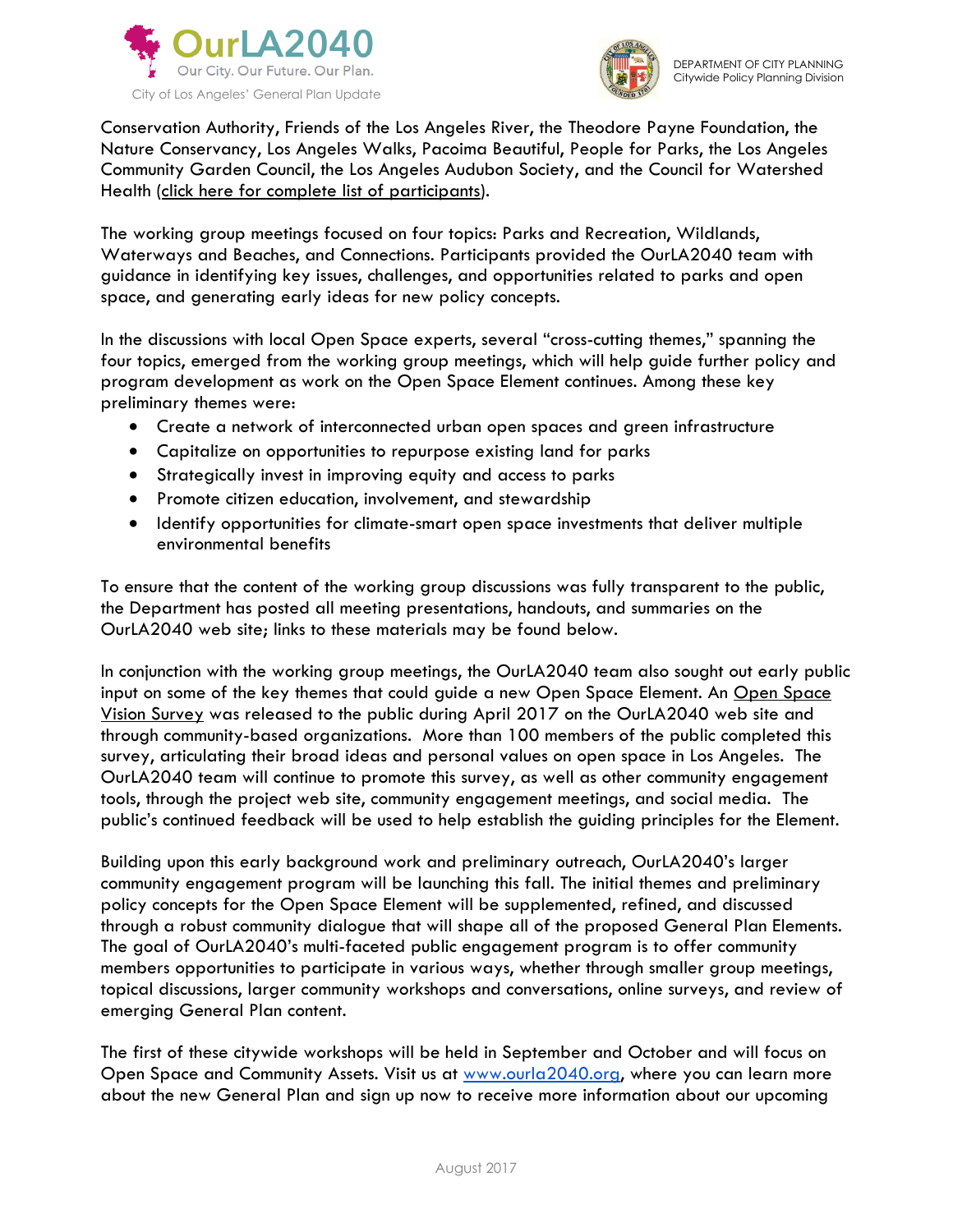



series of community conversations and workshops launching this fall. Everyone is welcome and invited to attend. We hope you'll also follow us [twitter.com/ourla2040,](http://twitter.com/ourla2040) and [www.facebook.com/ourla2040,](http://www.facebook.com/ourla2040) and take part in this exciting opportunity to shape the future plan for Los Angeles!

## **Open Space Working Group Materials and Links**

**Meeting 1 Links (April 12, 2017)**

[Meeting Presentation \(pdf\)](https://www.ourla2040.org/sites/default/files/1Open_Space_Working_Group_1_Presentation.pdf)

[Display Board: Proposed Open Space Chapters \(pdf\)](https://www.ourla2040.org/sites/default/files/1Display_Board_Open_Space_Proposed_Chapters_Visual_APRIL2017.pdf)

[Display Board: Open Space Timeline -](https://www.ourla2040.org/sites/default/files/1Display_Board_Open_Space_Timeline_1_APRIL2017.pdf) Part 1 (pdf)

[Display Board: Open Space Timeline -](https://www.ourla2040.org/sites/default/files/1Display_Board_Open_Space_Timeline_2_APRIL2017.pdf) Part 2 (pdf)

[Handout: General Plan Overview \(pdf\)](https://www.ourla2040.org/sites/default/files/1Los_Angeles_General_Plan_Overview_APRIL2017.pdf)

[Handout: OurLA2040 Overview \(pdf\)](https://www.ourla2040.org/sites/default/files/1OurLA2040_Overview_APRIL2017.pdf)

[Discussion Paper: Open Space Element \(pdf\)](https://www.ourla2040.org/sites/default/files/1Open_Space_Discussion_Paper_APRIL2017.pdf)

[Open Space Goals and Objectives Reference Guide \(pdf\)](https://www.ourla2040.org/sites/default/files/1Open_Space_Goals_Objectives_Reference_Guide_APRIL2017.pdf)

[Notes: Open Space Vision Activity \(pdf\)](https://www.ourla2040.org/sites/default/files/1Open_Space_Working_Group_1_Vision_Activity_Notes.pdf)

[Open Space Working Group Participant List \(pdf\)](https://www.ourla2040.org/sites/default/files/Open_Space_Working_Group_ALL_Participants.pdf)

## **Meeting 2 Links (April 26, 2017)**

[Meeting Presentation \(pdf\)](https://www.ourla2040.org/sites/default/files/2Open_Space_Working_Group_2_Presentation.pdf)

[Display Board: Proposed Elements, Chapters and Topics \(pdf\)](https://www.ourla2040.org/sites/default/files/2Display_Board_OurLA2040_Proposed_Elements_Chapters_Topics_APRIL2017.pdf)

[Activity Board: Proposed Chapter Topic Exercise \(pdf\)](https://www.ourla2040.org/sites/default/files/2Activity_Board_Topic_Exercise_Open_Space_Working_Group_2.pdf)

[Notes: Proposed Chapter Topics Exercise \(pdf\)](https://www.ourla2040.org/sites/default/files/2Open_Space_Working_Group_2_Topics_Exercise_Notes.pdf)

[Activity Worksheets \(pdf\)](https://www.ourla2040.org/sites/default/files/2Open_Space_Working_Group_2_Activity_Worksheets.pdf)

[Notes: Connections Chapter \(pdf\)](https://www.ourla2040.org/sites/default/files/2Open_Space_Working_Group_2_Connections_Notes.pdf)

[Notes: Parks and Recreation Chapter \(pdf\)](https://www.ourla2040.org/sites/default/files/2Open_Space_Working_Group_2_Parks_and_Recreation_Notes.pdf)